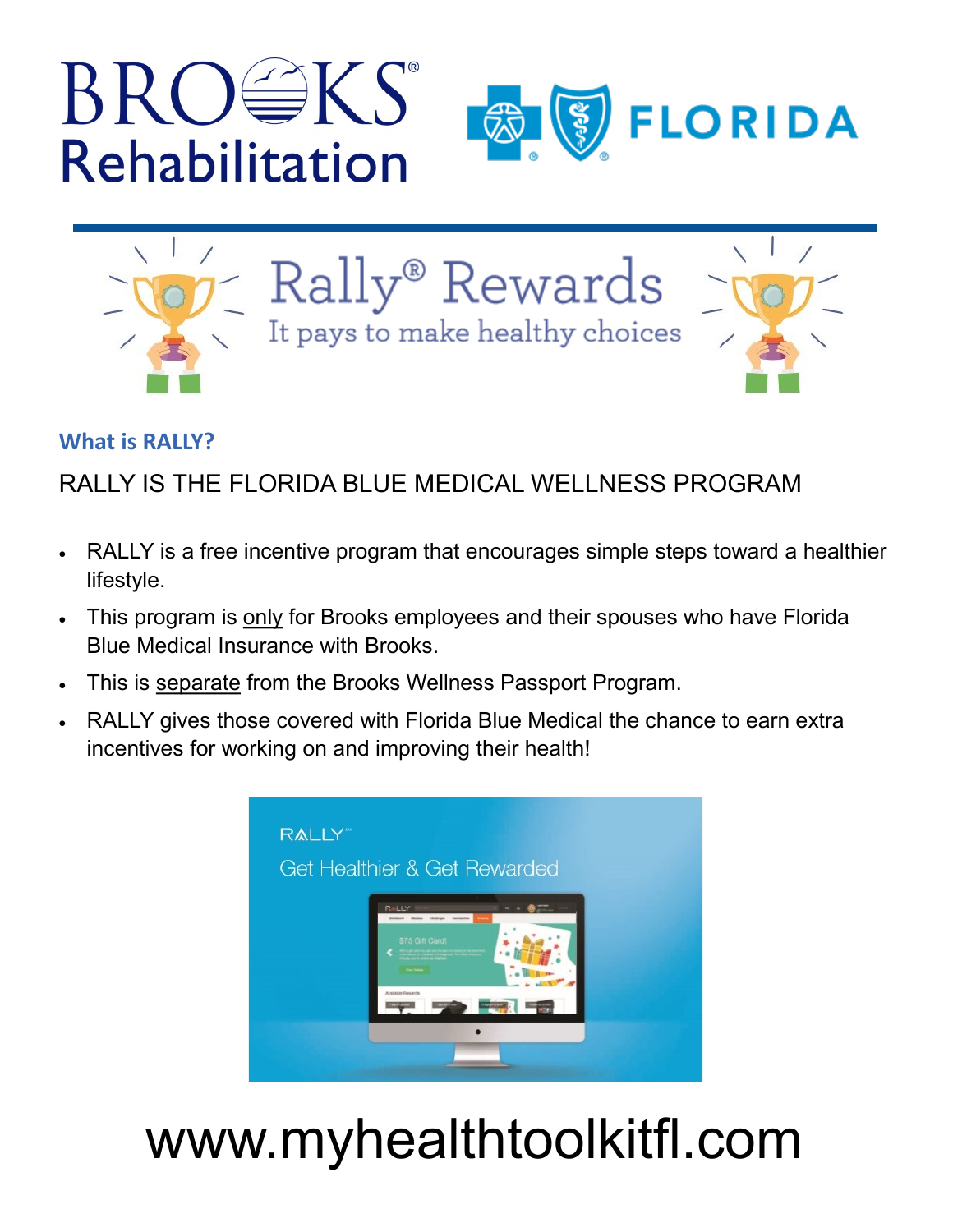# Brooks RALLY Rewards

### **Required Health Survey (Assessment)**

Employees need to complete the RALLY health survey. Adding HDL/LDL cholesterol, blood pressure, height, weight and waist measurements. Use data from health screenings, doctor visit that is less than 6 months old.

Once spouse complete, those eligible for Health Savings Account (HSA) funding will earn \$250 extra for their HSA. There is no extra fee if spouse does not complete.

**New hires will have 60 days from their effective medical date to complete their survey, if this is not done \$31.25 fee per pay will be added until survey is done.** 

#### Log in to RALLY:

- Go to **www.MyHealthToolkitFL.com**
- Log in/register for your member account
- Select the **Wellness tab**, then select **RALLY**
- You have from 1/1/19-11/30/18 to complete your activities.

Select the Rewards tab in your RALLY account to see activities and track progress.

#### **Incentives from Brooks**

Brooks employees and covered spouses will receive a **\$100 gift card** once they earn 750 points by completing activities.

**Email Brooks.Wellness@brooksreahab.org once you have earned 750 points.**

#### **Complete Activities to Earn Points**

**Register for Teladoc** Video chat with a doctor anytime, anywhere with Teladoc call 866-789-8155

**Complete 3 RALLY Missions** Missions are simple activities designed to immediately improve your diet, your fitness, and your mood. These are only for YOU!

**Complete a RALLY Challenge** Designed to get you moving! These walking challenges allow you to compete against others.

#### **See all the ways to earn points on the next page**



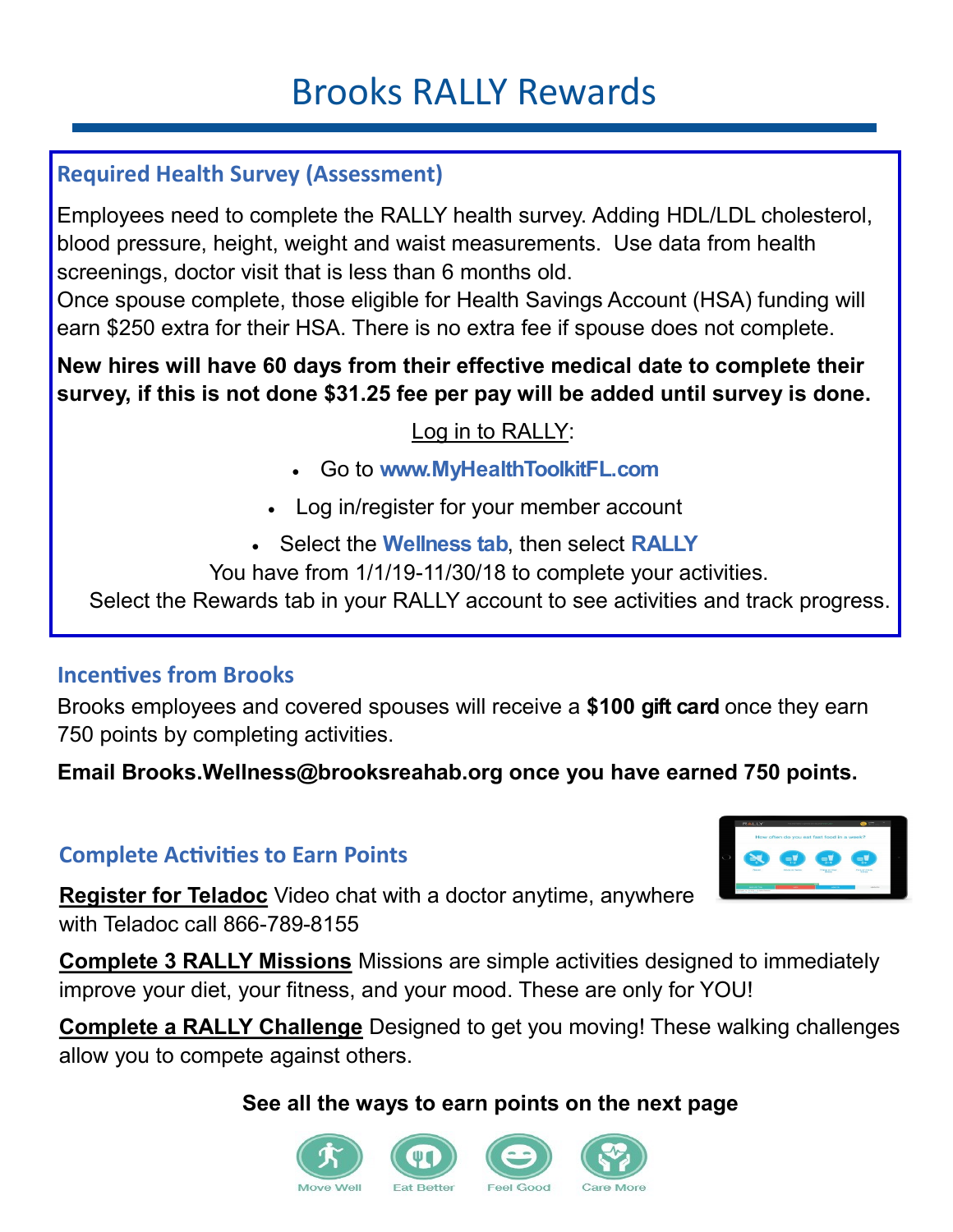### **2019 RALLY REWARDS: Earn 750 points to earn \$100 gift cards (max 1450)**

### **employees and covered spouses can each earn a \$100 Gift Card.**

| <b>Category</b>                                                                                                                                                             | <b>Goal</b>                                                                                                                                                     | <b>Reward</b><br><b>Points</b> |
|-----------------------------------------------------------------------------------------------------------------------------------------------------------------------------|-----------------------------------------------------------------------------------------------------------------------------------------------------------------|--------------------------------|
| <b>RALLY Health</b><br><b>Survey</b>                                                                                                                                        | Complete your survey at<br>www.myhealthtookitfl.com with required<br>biometric numbers to get your RALLY Age. This<br>is required to earn any RALLY points.     | $\star$                        |
| <b>Registration</b>                                                                                                                                                         | <b>Register for Teladoc at</b><br>www.myhealthtookitfl.com or call 1-866-789-8155<br>My Health Toolkit at www.myhealthtookitfl.com                              | 50<br>50                       |
|                                                                                                                                                                             |                                                                                                                                                                 |                                |
| <b>Preventive Care</b>                                                                                                                                                      | Get an annual physical                                                                                                                                          | 300                            |
| <b>Preventive</b><br><b>Screening</b>                                                                                                                                       | Get an annual OB/GYN exam                                                                                                                                       | 100                            |
|                                                                                                                                                                             | Get a cervical cancer screening                                                                                                                                 | 100                            |
|                                                                                                                                                                             | Get a mammogram                                                                                                                                                 | 100                            |
|                                                                                                                                                                             | Get a colorectal cancer screening                                                                                                                               | 100                            |
|                                                                                                                                                                             | Get a PSA Test                                                                                                                                                  | 100                            |
| <b>Biometric Screening</b><br>and Outcomes<br>(must use Brooks<br>onsite screening,<br>use offsite code or<br><b>Florida Blue</b><br>physician form to get<br>these points) | <b>Complete a Biometric Screening</b>                                                                                                                           | 100                            |
|                                                                                                                                                                             | Achieve a healthy waist circumference<br>(less than 40" Men, less than 35" Women)                                                                               | 100                            |
|                                                                                                                                                                             | Achieve a healthy blood pressure level<br>(less than or equal to 120/80)                                                                                        | 100                            |
|                                                                                                                                                                             | Achieve a healthy total cholesterol<br>(less than 200 mg/dl)                                                                                                    | 100                            |
| <b>Overall Well-Being</b>                                                                                                                                                   | <b>Complete 3 RALLY Missions</b>                                                                                                                                | 50                             |
|                                                                                                                                                                             | <b>Complete a RALLY Challenge</b>                                                                                                                               | 50                             |
| <b>Maternity Support</b>                                                                                                                                                    | Complete Maternity Program Call 855-838-5897<br>to connect with a maternity coach to receive<br>personalized resources to help you have a<br>healthy pregnancy. | 50                             |